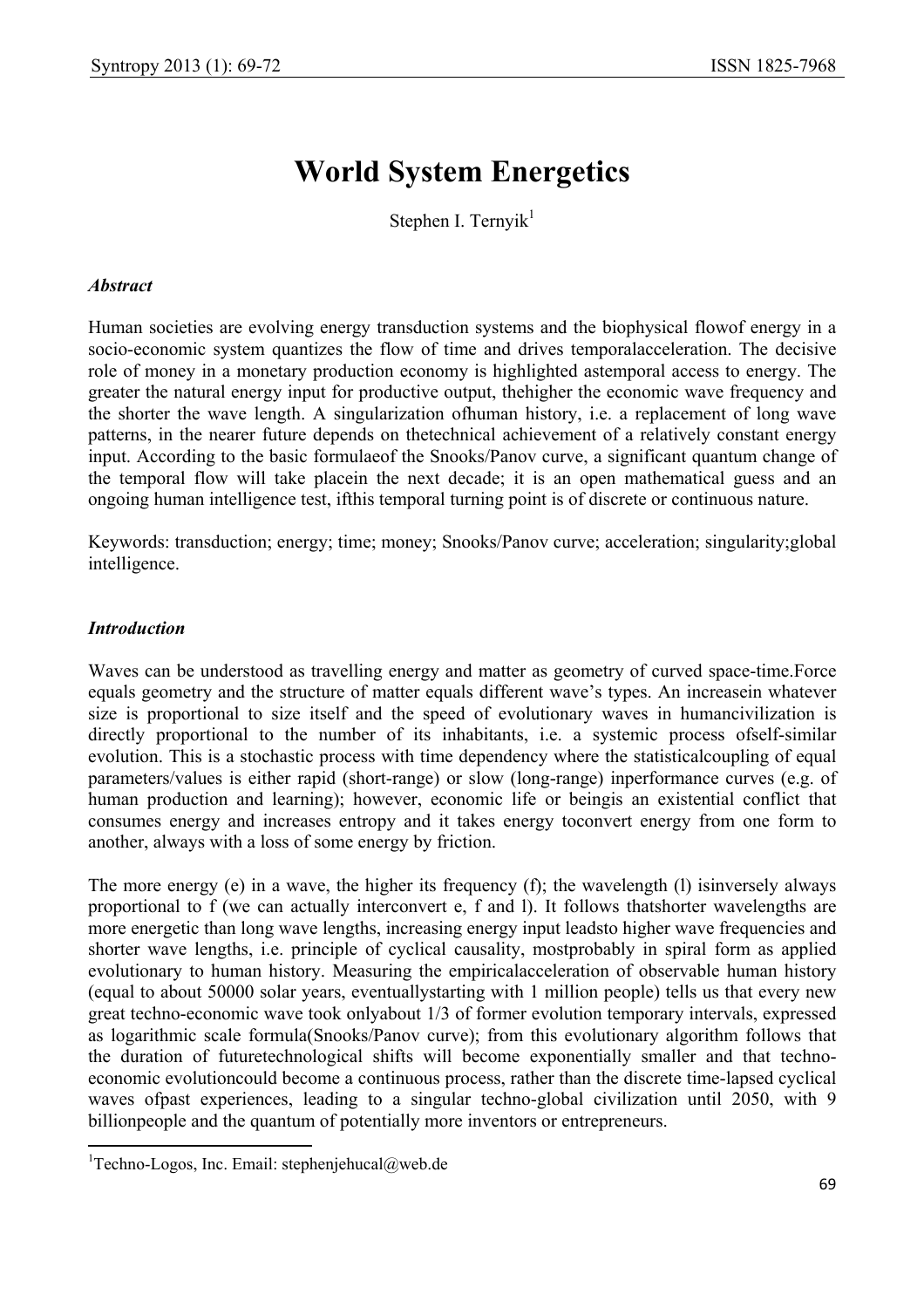World energy consumption per capita has almost doubled from 40 to 80 gigajoules (1960-2010), according to the numerical canon of all statistical data charts (e.g. BP); this not onlyreflects the corresponding symmetric population dynamics, but points to our argument thatevery human civilization can be observed primarily as an energy transduction system and thatpredictive models can be based on this technical fundament. It is, for example, important tonote that even US nongovernmental debt (divided by GDP, e.g. FED data) tripled in thistemporal period which methodically recalls the financial misuse of bank credit money tostimulate 'the economy' via fiat debt and interest 'creation'; in any case, this monetaristtechnique is no more sustainable and monetary policy will have to become more congruentwith energy economics. In addition, new technologies have to be consequently applied as'time saving technics', according to the life maintaining principle of syntropy. Unfortunately,we found not one data extrapolation of the world energy consumption that modeled anystoppage of the increasing energetic demand, concerning the temporary interval from 2000-2050.

The 6<sup>th</sup>Kondratieff (of eco-energetics, biotech, health science, propelled by advanced AI, newenergy technology and quantum monetary economics) that started 2000/2001 could convertfrom 2018 until 2050 into technological singularity (like envisioned by J. Neumann andvisualized by Snooks/Panov), if world energy consumption can be kept relatively constant bysustainable global economics science (if e will be constant/f and l will behave accordingly/ inreciprocal conversion).It goes without saying that any future monetary system has toimplement this factual formula via narrow reserve banking, i.e. applying a more 'boring'financial system; it is unwise to finance artificial living standards via credit money as placeboand ultimately palliative effect, because money is physically access to energy. In any case, notthe speed of any reform is decisive, but its direction; this is basically a radical rationalchallenge for the human mind to expand intelligence beyond traditional methods of cognitivethought (different levels of time and causality). For example, mathematical logic isconsciously not directed at temporal levels, but any causal formulation of the bio-physicaluniverse in classical or quantum theoretical terms is actually operated in temporal sequences.A future extension of the human cognitive horizon has to be methodically rationalized viacausal, retro-causal and super-causal process learning that implies multiple time arrows orloops.

Our scientific inquiry deals actually with the last 5 minutes of a 24 hour day, i.e. the about50000 years of human archeological evidence, with accelerating economic long wave spiralcycles of 5000, 500 and 50 years. It is not big history research, but human history in-depth.We methodically suspect that the quantity of energy input for productive output (conversionof natural energy for human needs) is a reliable measure for the scientific observation andprediction of human societal change along this temporal algorithm. However, we do notperceive this biophysical scaling of socioeconomic systems as determinism or 'randomism',but as a human behavioral phenomenon of probabilistic adaptation and cognition. Thedogmatic objection that there is no natural science of human society cannot be accepted fromour side; it might be biographically true that the fate of an individual is not calculable, butcollective action (e.g. energy consumption, monetary payments) is countable mass motionwith biophysical consequences. As we are now in the last seconds of the 24 hour cosmic day,it is exiting to elaborate the methodical guess for future human direction of the beginning newday cycle, i.e. to research into the current quantum leap to a new level of science, in search ofcreative unity for humankind. However, we are aware that the demand for ideas and ideals isnot equal to knowledge, but that which can be improved by knowledge, should be.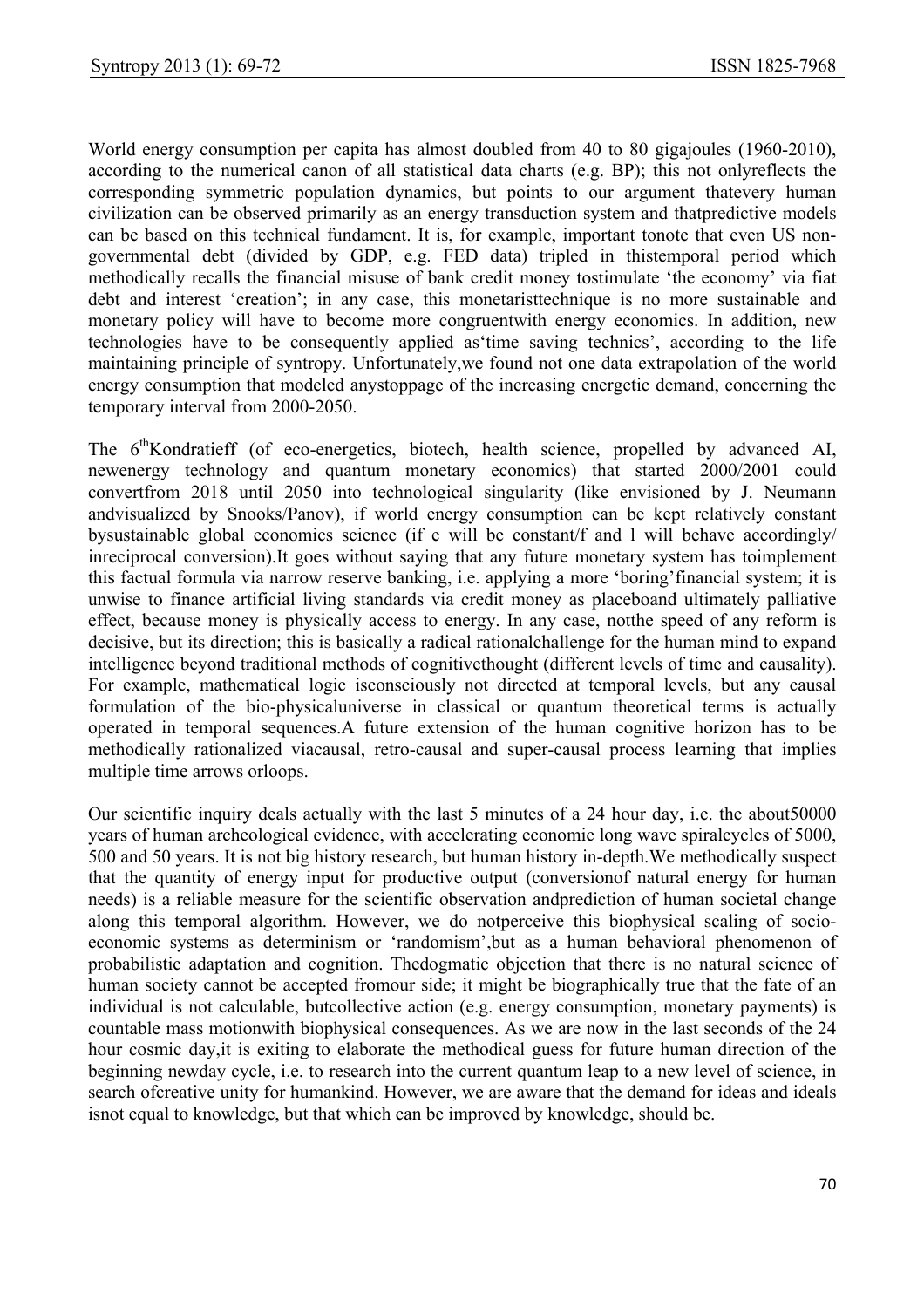The more natural energy a human economy transduces into social needs, the more acceleratesthe economic life of that social entity in temporal terms (the increasing conversion of energyquantities equals physically the temporal acceleration of economic wave frequency andlength). This seems to be the basic hypothesis of applied natural law for social science; theformal statement applies biophysically to global geometric time and local arithmetic time(chronos: in Koine Greek), but is physically not valid for universal cosmic time: the temporalclock on this globe (closed world clock/kairos: in Koine Greek) is not equal to the universaltime flow (open cosmic clock); according to ancient Hebrew wisdom, human biological agefollows the cosmic clock (aeon: in Koine Greek). The energetics of (monetary) economics isdecisive and especially in a monetary production economy , money is access to energy (interconversionof energy, time, money; the economic circuit reads:energy/quantizes/time=time/quantizes/production=money/quantizes/energy).

Human performance will never outperform these natural forces, but intelligence can cleverlyadapt and expand the degrees of economic freedom, reaching higher rational levels of humanaction; this qualitative temporal interval between thought and deed can be calledconsciousness, with the human brain as time-processing organ, operating basically onchanging levels of photonic energy. The techno-economic evolution of human civilization infractal waves from natural chaos to social harmony is a cosmological enigma that implies theexistential question why (?) human life emerged as growing organism on the surface of thislimited globe; the purpose of the civilizing process is to defend human life from the brutishlaws of Mother Nature via the survival strategy of dynamic efficient syntropy. The naturalenemy of human life as individual and as collective is entropy and it is world time foreconomic science to learn this lecture from biophysical science. Consequently, all dataquantifications of the how and what of human evolution imply the qualitative rationalchallenge of data interpretation. The biophysical paradox that is rationally hidden in all theseenergy transductions is that death makes life possible; L. Fantappiè and E.Schrödinger weresynchronically the first scientists to point to this psycho-medical and philo-theologicalmystery of extreme future value for human problem-solving.

The economic production cycle is primarily not a perpetual motion of human firms,households, banks and the like (which is the canonical explanation of standard textbookliturgy and litany), but fundamentally an energy circuit of natural input and processed output,with the cyclical motion of energy, time, production and money (=access to energy). Thisbiophysical viewpoint is not an ethical denial of human ingenuity or liberty; on the contrary,social psychology is an eminent analytical part of this methodical approach that fitsmathematization and statistical data science. The methodical research into universal historyvia natural-law social science can measure the degrees of human freedom more exactly thanany other systems forecasting strategy; monetary critique has to be an essential part of worldsystem energetics, because a fiat monetary system intrinsically first tends to spend and then toearn (the only realistic brake for this financial mischief is technically narrow reservebanking). We have to remember that economics is still not a science, but a profession thatevolved from private and public accounting techniques for property, credit and interest; it ismore than probable that book-keepers developed human script out of counting finite entitiesfor stock formation and trading in the Sumerian city states where temples served ascommercial centers. In any case, further mathematization of global system energetics(mathematical globalistics) will surely clarify the original and natural laws of energy waves inour human social economy and its role in the quantum time-space of future productioncircuits as discrete repetitive or continuous singular socio-natural events.